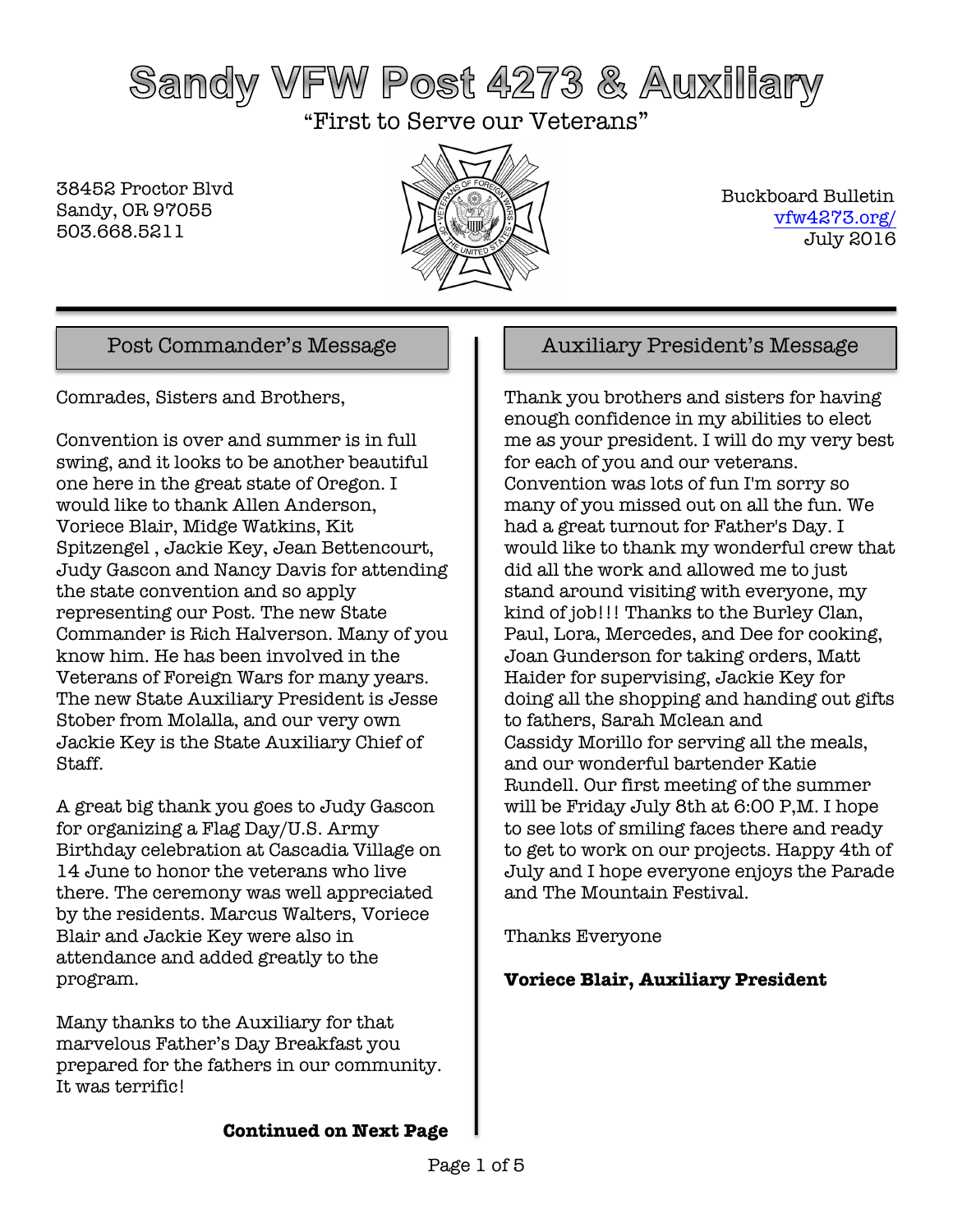On June 3rd we participated in the Sandy Area Chamber of Commerce's first Friday event. It was a good opportunity to show case Post 4273 to the community. Thank you to Voriece Blair, Jackie Key, Marcus Walters and Ken Kraft for representing the post in that event.

Also, in conjunction with the Chamber of Commerce, on June 23rd , we conducted an open house at the post that further showcased what we are all about. Thanks to Voriece Blair, Jackie Key, Mike O'Leary, Jerry Gomes and Marcus Walters for their help in putting that whole program together. Thanks also go to Marcus for taking advantage of the situation and recruiting a new Life Member to the Post. From the same family, Jackie also recruited a new annual member to the Auxiliary.

Another huge thank you goes to Katie Rundell for recruiting a new life member to the VFW. Way to go Katie!!!

More thanks to Jerry Gomes for stepping up to the plate and helping one of our veterans in need. We have a WWII veteran who needs a wheel chair ramp built in his garage so he can go in and out of his house freely. Jerry has volunteered his expertise as a carpenter to build the needed ramp. If anyone would like to help with that please give Jerry a call.

As you read this most of you are celebrating Independence Day with family and friends, as it should be. But, I would invite you to pause, where ever you are celebrating, and pay tribute to the 1.4 million men and women who died in combat over the years and decades supporting and defending our Constitution, and the even more millions who have and are currently suffering physical and mental wounds from those battles. Give thanks to the thousands of our military service people presently serving around the world guaranteeing our

safety. We have to make sure through our leadership that Americans across the land properly appreciate the 4th of July and what it truly means. It cannot become just another three day weekend.

I would like to thank all of you who helped with our recent Buddy Poppy campaign. The list is long, and it is my intention to get around to thanking each of you personally. However, at the top of the list is Wanda Michaels. She deserves a special thank you for all the time and effort she put in organizing and implementing such a great campaign. The Sandy Community donated over \$5,800 to our post over the Memorial Day Weekend Buddy Poppy distribution. Thank you Wanda!

As you can see, we have gotten a great start on the new leadership year. There are a lot of people in this organization who are doing a lot of things and we owe them our gratitude. However, we can always use more help. Just step up to the plate and volunteer your expertise where you can. See you at the next meeting! Have a great holiday.

#### **Bert Key, Commander**

Remember, "NO ONE DOES MORE FOR VETERANS"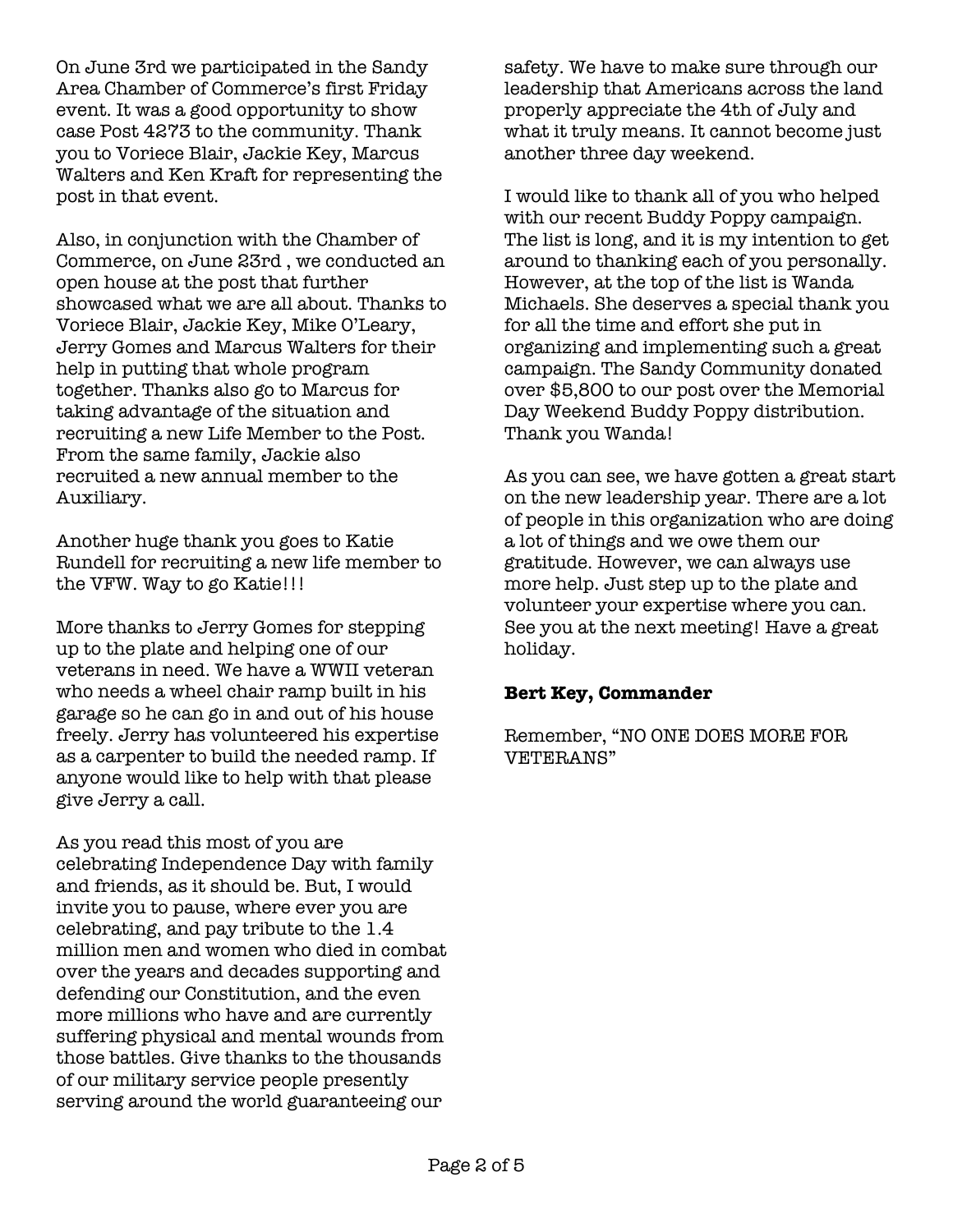#### Post Chaplain

Encourage one another daily Hebrews 3:13 Our thoughts and prayers continue for the following members, all of whom are experiencing health issues: Kris Engblom

Sharkey Haider Mike Kennedy Marty LeDoux

If you know of a member who is having health issues or a member who has passed away please let me know jimmitchell03@gmail.com

Who is my rock and my refuge. He is my shield... 2 Samuel 22:3

#### **Post Chaplain, Jim Mitchell**

#### Auxiliary Chaplain

No current chaplain report at this time. If you know of someone experiencing a medical hardship please contact Judy Gascon.

### **VFW AUXILIARY LIFE MEMBERSHIP TO INCREASE**

A recommendation to increase the Auxiliary Life Membership fees will be presented at this summer's National Convention. The suggested fee increase is listed below, and would begin January 1, 2017.

**Now is the time to go LIFE!** For more information contact Auxiliary Treasurer Midge Wadkins at (503) 668- 6763 or Membership Chair Jackie Key at (503) 668-8418.

| Age Group   | <b>Current Fee</b> | Auxiliary  |
|-------------|--------------------|------------|
|             | Structure          | Suggestion |
| Through 20  | \$220              | \$400      |
| $21 - 25$   | 210                | 400        |
| $26 - 30$   | 200                | 300        |
| $31 - 35$   | 190                | 300        |
| $36 - 40$   | 185                | 290        |
| $41 - 45$   | 175                | 290        |
| $46 - 50$   | 170                | 290        |
| 51-55       | 160                | 275        |
| 56-60       | 150                | 275        |
| 61-65       | 140                | 200        |
| 66-70       | 130                | 180        |
| 71-75       | 115                | 170        |
| 76-80       | 95                 | 160        |
| 81-85       | 75                 | 150        |
| 86-90       | 60                 | 100        |
| 91 and over | 50                 | 100        |

#### **SCHOOL OF INSTRUCTION**

Not just for the Officers in the Veterans of Foreign Wars Post and Auxiliary, but for all members.

At the School of Instruction you will learn what is new for the coming year and how you can participate in the Veterans of Foreign Wars programs. There will be

Saturday, August 13, 2016

Molalla Grange 127 Grange Ave, Molalla 97038

9:00 A.M. Joint Opening - Classes Noon \$5.00 Lunch - Classes until 4:00 P.M.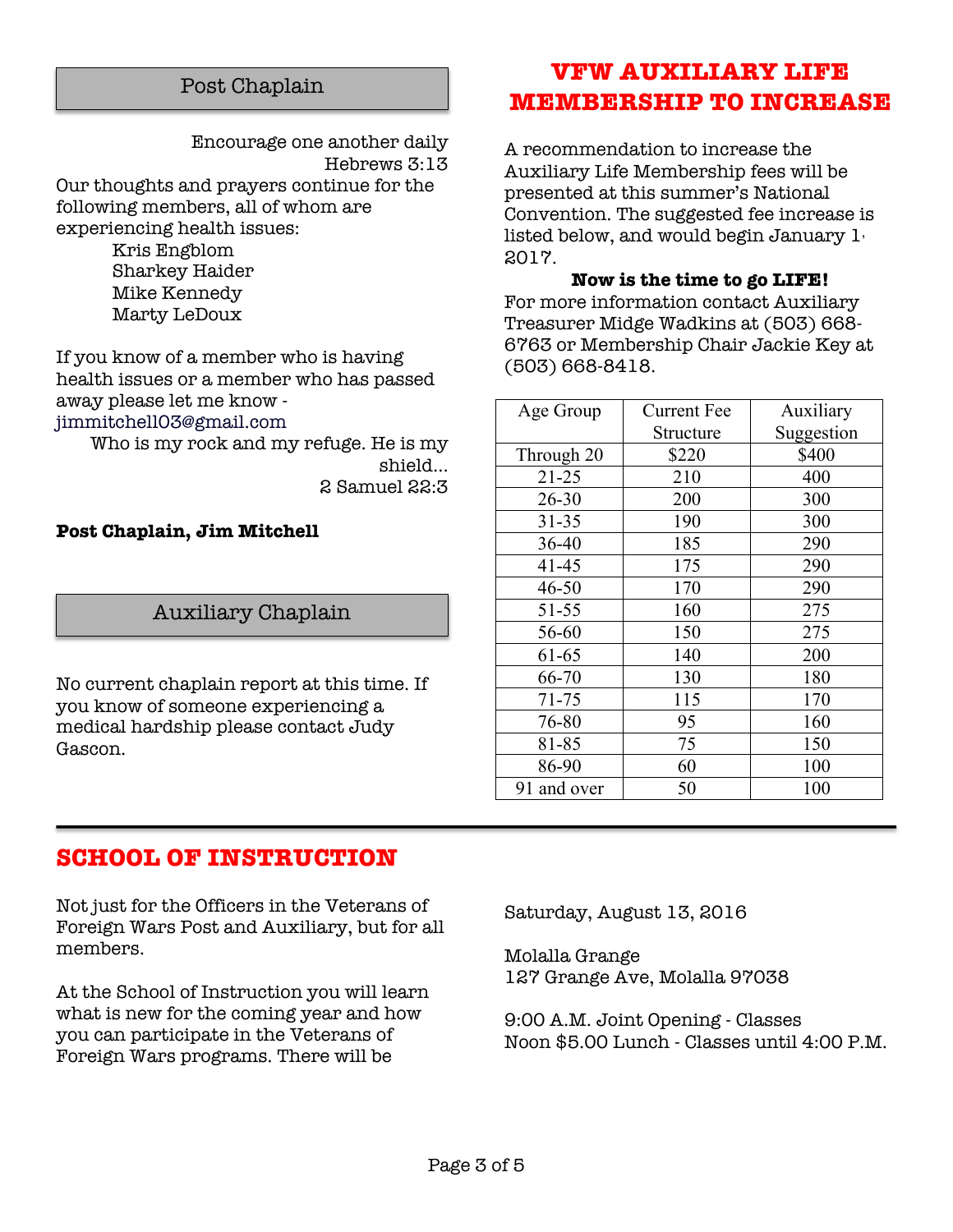## UPCOMING EVENTS

July  $4^{th}$  - Independence Day City of Sandy Fireworks start at Dusk near New Sandy High **School** 

July 8th – 6:00PM Auxiliary Meeting

July  $15^{th}$  – 6:00PM Post Meeting

Sandy Mountain Festival July 7-10

Thursday July  $7<sup>th</sup>$  - Parade Night

Bar will be open Thursday and Friday night!

CANTEEN Comper

### Tuesday – Friday 3:00pm to 7:00pm

Thank you for the continued support in the Canteen. Taco Tuesday is still a big night for us and I want to thank Chef Mathias Engblom from the Rendezvous for continuing to volunteer his time to cook for us. If you haven't tried them, please do!

We are still serving our loaded Bloody Mary's on Wednesday and Thursday nights. Wednesday we also have BINGO with Tina and Shrimp Cocktails for \$3.

If you are interesting in volunteering to cook a Friday Night Dinner please see our bartenders they have a calendar to fill in dates!

Thanks for all of the support.

| Commander              | Bert Key              |  |
|------------------------|-----------------------|--|
| Sr. Vice Commander     | Allen Anderson        |  |
| Jr. Vice Commander     | Kris Golby            |  |
| Quartermaster          | <b>Bill Miller</b>    |  |
| Chaplain               | Jim Mitchell          |  |
| Judge Advocate         | John Lamb             |  |
| Surgeon                | Dan Copher            |  |
| 1 Year Trustee         | Merle Steward         |  |
| 2 Year Trustee         | <b>Marcus Walters</b> |  |
| 3 Year Trustee         | Ken Hershberger       |  |
| Adjutant               | <b>Marcus Walters</b> |  |
| <b>Service Officer</b> | <b>Marcus Walters</b> |  |

#### Post Officers **Auxiliary Officers**

| President                 | Voriece Blair    |  |
|---------------------------|------------------|--|
| <b>Sr. Vice President</b> | Matt Haider      |  |
| Jr. Vice President        | Wanda Michaels   |  |
| Treasure                  | Midge Wadkins    |  |
| Chaplain                  | Judy Gascon      |  |
| Secretary                 | Jackie Key       |  |
| Guard                     | Nancy Davis      |  |
| Conductress               | Dora Fitzpatrick |  |
| Trustee 1                 | Jean Bettencourt |  |
| Trustee 2                 | Kathy Dunn       |  |
| Trustee 3                 | Kit Spitzengel   |  |
| Patriotic Instructor      | Lois Leavitt     |  |